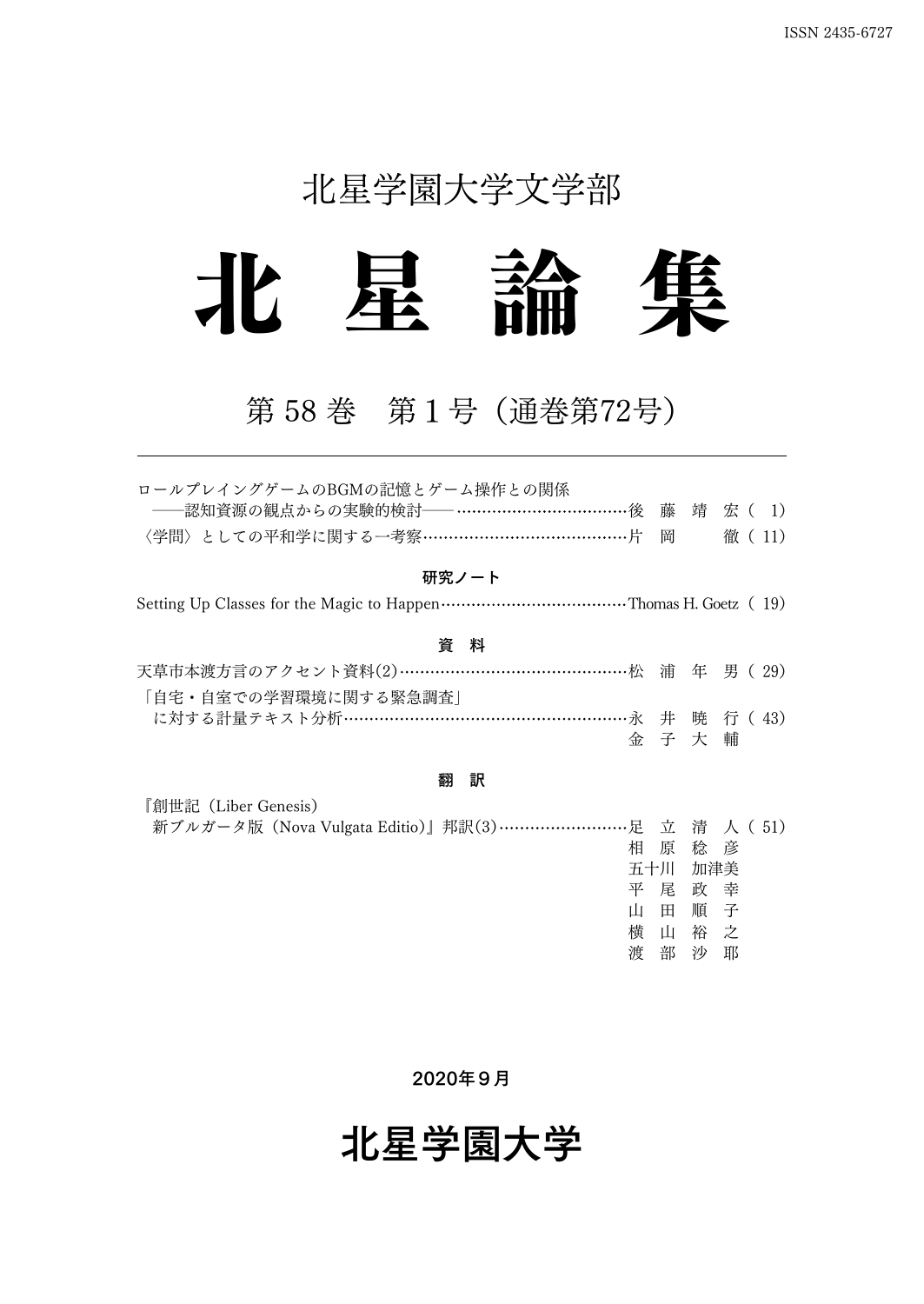#### 執筆者紹介(掲載順)

| 後   | 藤 | 靖                | 宏 | 文 | 学 | 部   |   | 教              | 授 |
|-----|---|------------------|---|---|---|-----|---|----------------|---|
| 片   | 岡 |                  | 徹 | 文 | 学 | 部   | 准 | 教              | 授 |
|     |   | Thomas, H. GOETZ |   |   |   |     |   | 社会福祉学部教        | 授 |
| 松   | 浦 | 年                | 男 | 文 | 学 | 部   |   | 教              | 授 |
| 永   | 井 | 暁                | 行 | 文 | 学 |     | 部 | 助              | 教 |
| 金   | 子 | 大                | 輔 | 経 | 済 | 学   | 部 | 教              | 授 |
| 足   | 立 | 清                | 人 | 経 |   | 済 学 | 部 | 教              | 授 |
| 相   | 原 | 稔                | 彦 |   |   |     |   | オープンユニバーシティ修了者 |   |
| 五十川 |   | 加津美              |   |   |   |     |   | オープンユニバーシティ修了者 |   |
| 平   | 屖 | 政                | 幸 |   |   |     |   | 拓殖大学北海道短期大学准教授 |   |
| Ш   | ⊞ | 順                | 子 |   |   |     |   | オープンユニバーシティ修了者 |   |
| 横   | Ш | 裕                | 之 |   |   |     |   | 北海道エスペラント連盟    |   |
| 渡   | 部 | 沙                | 耶 |   |   |     |   | オープンユニバーシティ修了者 |   |

#### 北星学園大学文学部

北星論集 第58巻 第1号(通巻第72号)

#### 2020年9月30日発行

| 編集代表者 | 秋 | 森 | 弘 |
|-------|---|---|---|
|-------|---|---|---|

発行所 北星学園大学

〒004-8631 札幌市厚別区大谷地西2丁目3番1号

#### HOKUSEI GAKUEN UNIVERSITY

2-3-1, Oyachi Nishi, Atsubetsu-ku, Sapporo, 004-8631 Japan

印刷所 株式会社北海道機関紙印刷所 〒006-0832 札幌市手稲区曙2条3丁目2-34